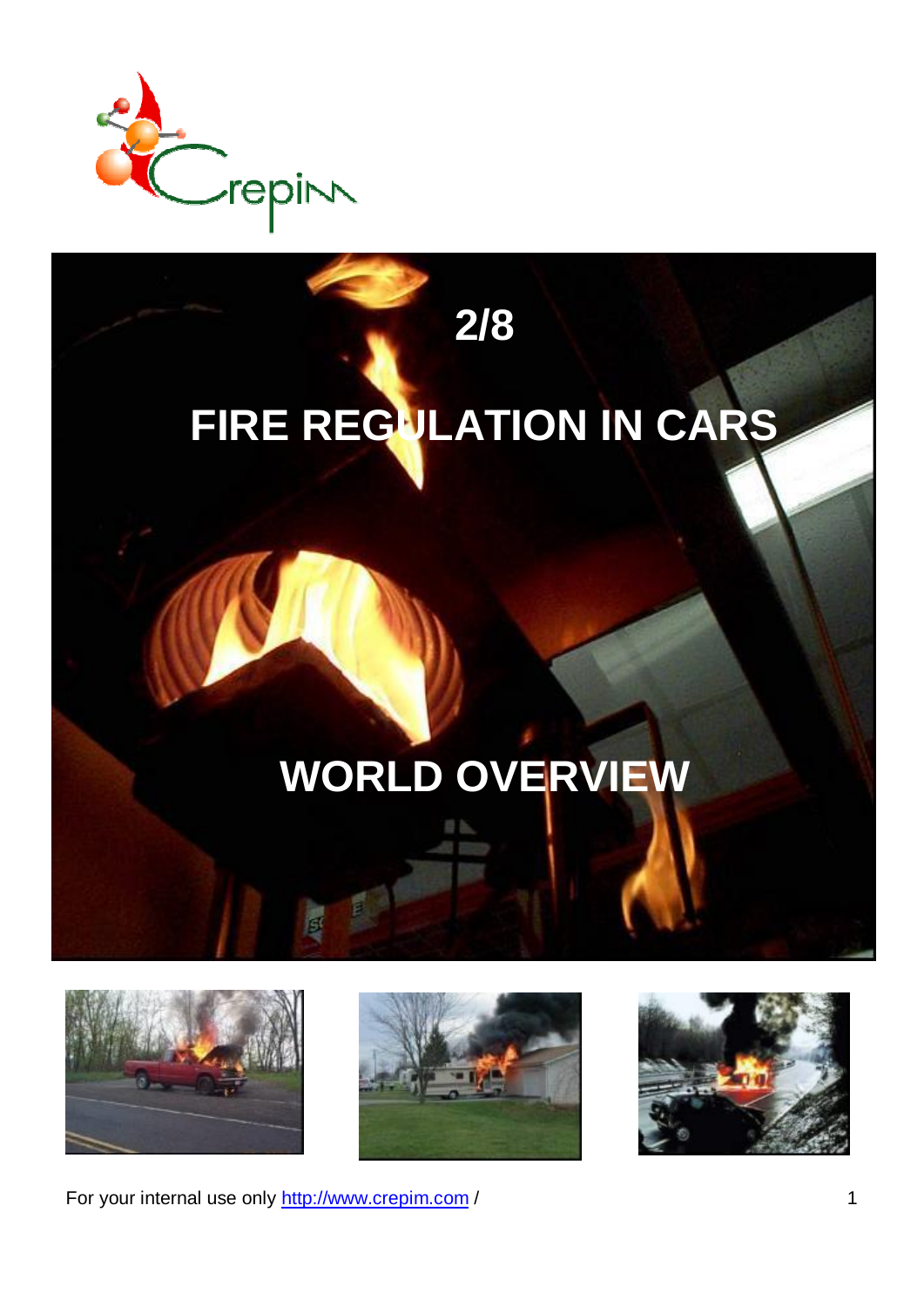The level of performance required is proportional to the hazard situation of the mass transport considered. **The more available has to be the escape time, the higher the requirements of the regulation** (*Figure 1*).



## *Figure 1: test severity vs type of mass transport*

The standard ISO 3795 and European Directives or FMVSS 302 (Federal motor vehicle standard safety n° 302, USA) specifies burn resistance requirements for materials used in the occupant compartments of motor vehicles.

The test is conducted in a metal cabinet for protecting the test specimens from drafts. The interior of the cabinet is 381 mm long, 203 mm deep, and 356 mm high. It has a glass observation window



in the front, a closable opening to permit insertion of the specimen holder, and a hole to accommodate tubing for a gas burner.

The test specimen is inserted between two matching U-shaped frames of metal stock 25 mm wide and 10 mm high. The interior dimensions of the U-shaped frames are 51 mm wide by 330 mm long.

For your internal use only http://www.crepim.com /

*We have devoted lots of energy to set up this document and probably all the updates are not in – hope however it will help you to catch the big picture of the complex fire standards and regulation*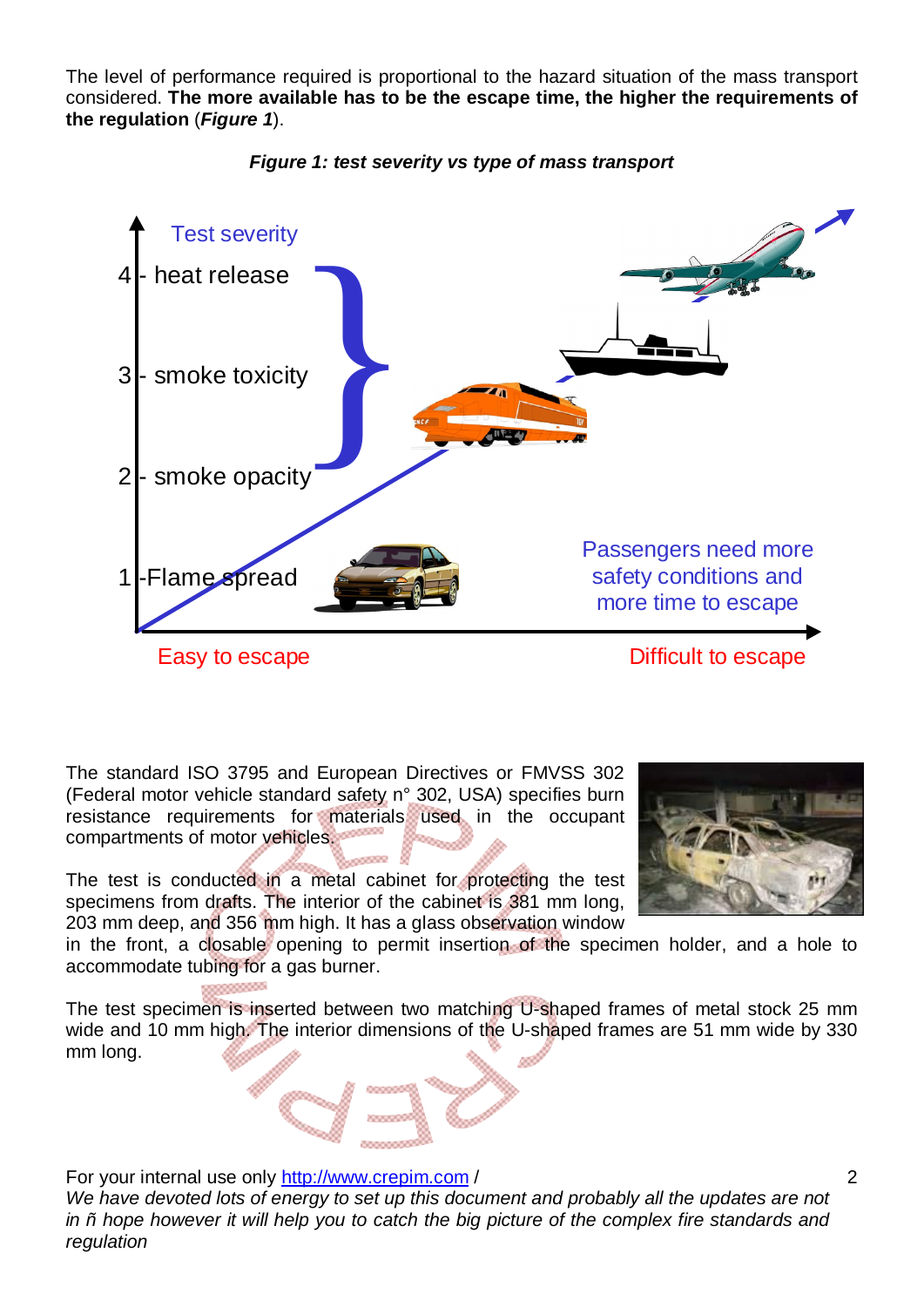

A specimen that softens and bends at the flaming end is kept horizontal by supports consisting of thin, heat-resistant wires, spanning the width of the U-shaped frame under the specimen at 25 mm intervals.

A Bunsen burner with a tube of 10 mm inside diameter is used. The gas-adjusting valve is set to provide a flame, with the tube vertical, of 38 mm in height. The specimen is oriented so that the surface closest to the occupant compartment air space faces downward on the test frame.

The corresponding burn rate is calculated from this experiment. Generally speaking, this test is widely use and been duplicated as internal standard in carmaker companies.

For your internal use only http://www.crepim.com /

*We have devoted lots of energy to set up this document and probably all the updates are not in – hope however it will help you to catch the big picture of the complex fire standards and regulation*